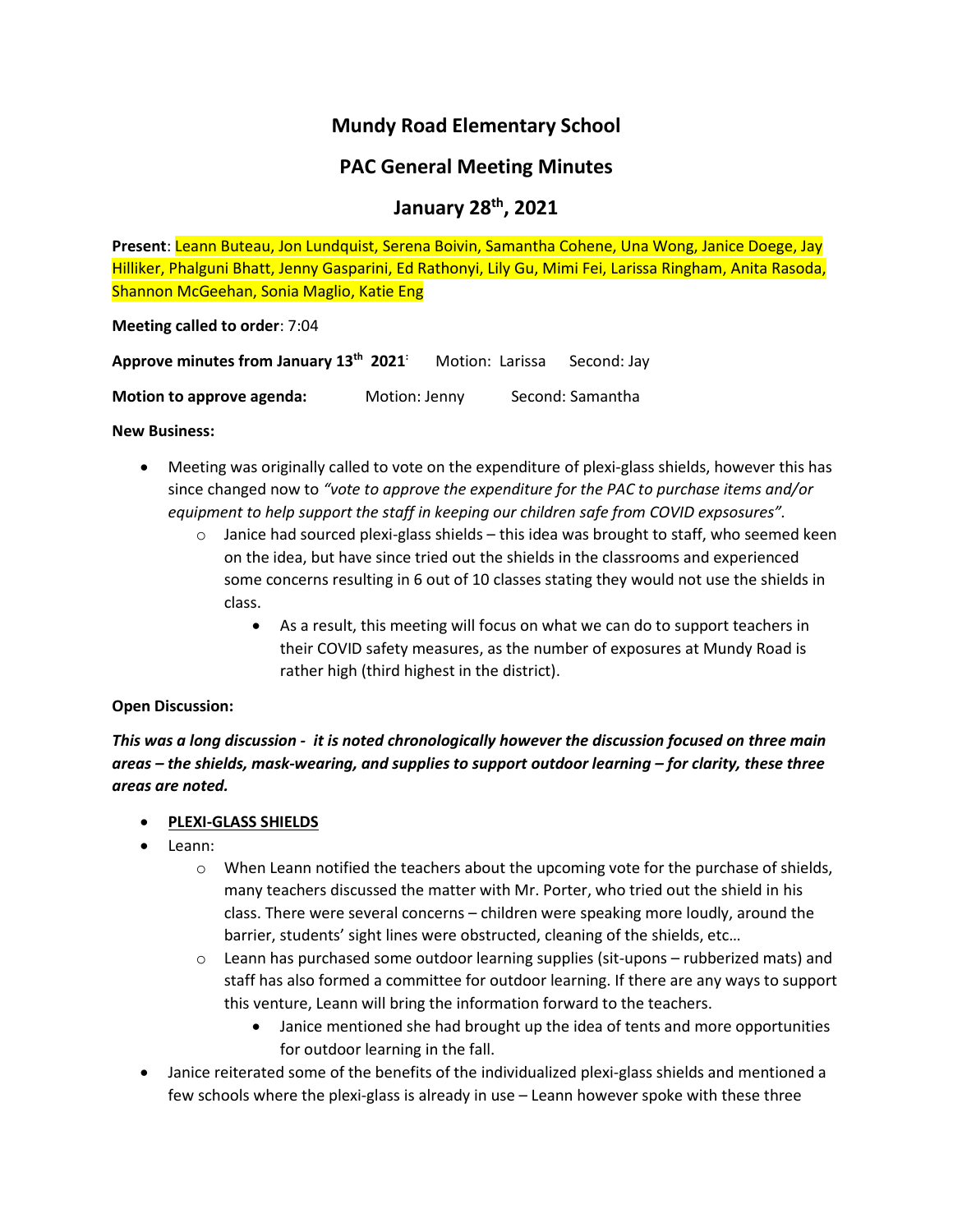schools and the one major difference is that their shields are fixed, which makes a big difference in classrooms.

- $\circ$  We currently do have some plexi-glass shields, which are used more for TOCs, teachers, or non-enrolling staff that work with different classes.
- $\circ$  There was some concern about desks/tables being placed together but as Leann explained, this is permissible within "learning bubbles"

### • **MASK-WEARING**

- Leann mentioned that here is currently no "mask mandate" in schools some parents inquired why – this is not up to Leann, but the PHO. The school is trying to create a "mask wearing culture" by having masks available, but staff are not allowed to enforce mask wearing as children are not required to wear them. Administrators cannot mandate for any additional protocols to be used.
	- $\circ$  Sonia reiterated that school rules are very different from "public" rules kids can interact within a learning bubble and do not require masks. At Sonia's school, they have put together outdoor learning kits which seem to be working very well and getting classes outside more often.
	- $\circ$  Jenny mentioned that although there have been many exposures in the school, there has not been any student-to-student transmission. Ed said that this may not be altogether true given inaccurate reporting from FH. Leann said any cases at Mundy Road have been deemed community -transmission.
		- Discussion about the government management of COVID ensued.
	- $\circ$  Una asked if kids can wear face-shields, Leann replied yes, children can wear what they wish, but the school cannot enforce it. She did say however that parents can let the school know that they would like their child to wear a mask, and the staff can then encourage that particular child to wear their mask. Leann says 60-70% of students are currently wearing masks at school.
		- Jon mentioned that it would be great to make parents aware that if they wish for their child to wear a mask, the parents should let their teachers know so that this can be encouraged at school. Leann will include this note in the newsletter.
		- Shannon thought it might be useful to educate parents on the most effective ways of preventing the spread of COVID/mask-wearing. Anita had some resources to share from FH.
	- o Jon suggested buying each student a mask, Anita suggested a "safety-kit".
		- Leann made a similar kit for staff at the beginning of the year. She is happy to contribute by personalizing the kit for each student. The staff kits that she put together cost very little – the biggest expense for us would be the masks (the Mundy Road fundraiser ones – although these would all need to have a space for personalization). Katie suggested purchasing two masks per child. It was then suggested that PAC purchase one mask and parents purchase the 2<sup>nd</sup>.
			- A parent inquired if the mask is 3 layers they are not, only 2 layer.

### • **OUTDOOR EDUCATION:**

• Jenny suggested that we ask teachers what would help them most in the classroom. Leann responded that any support for outdoor education would be greatly appreciated.